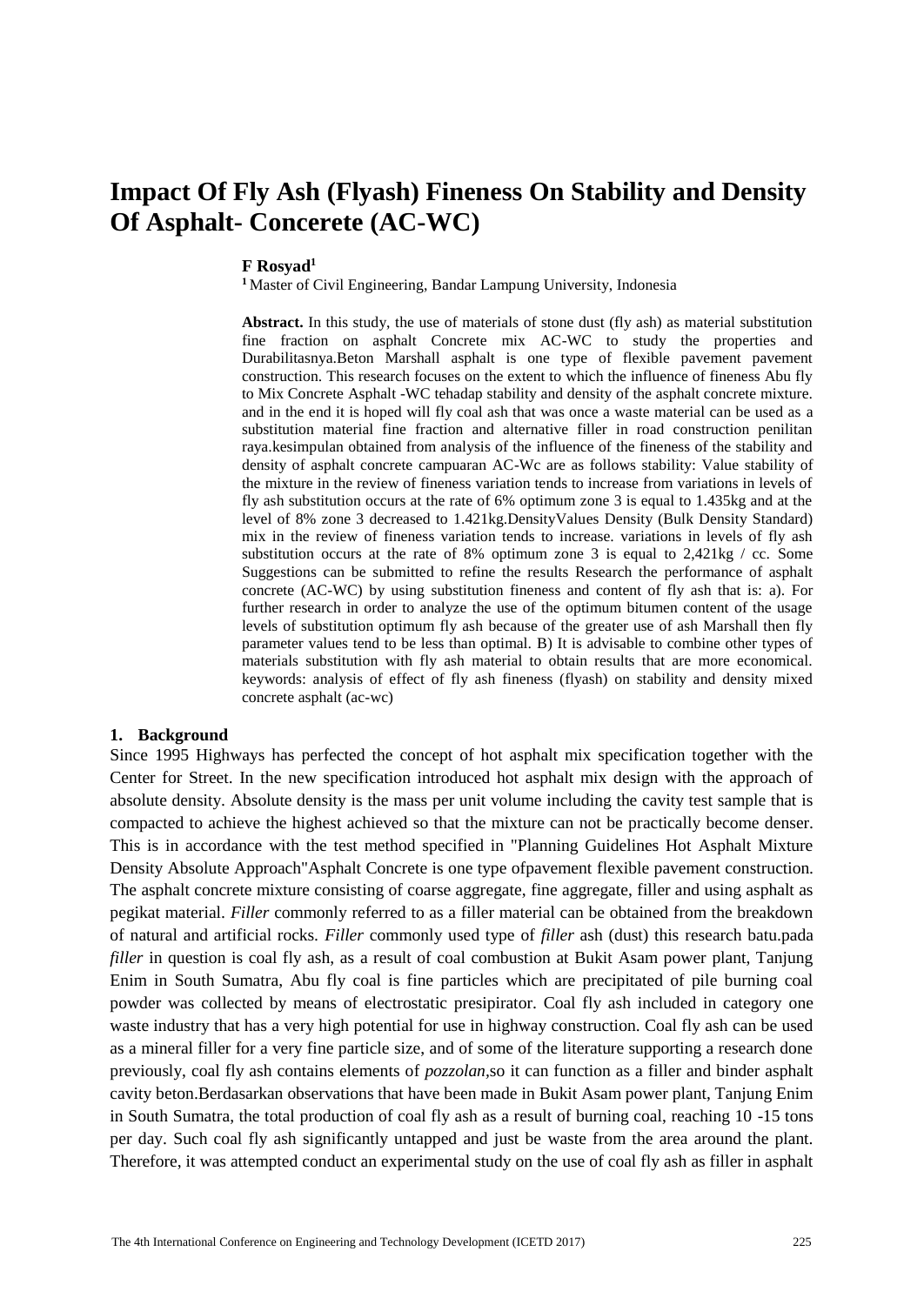concrete mixture. This research focuses on the extent to which the influence of fineness Abu fly to Mix Concrete Asphalt tehadap stability and density of the asphalt concrete mixture. and in the end it is hoped will fly coal ash that was once a waste material can be used as a substitution material fine fraction and *filler* alternativein road construction.

# *1.1 The Problem Formulation*

Here'sis a problem that needs to be formulated by the author on the terms of the above background that is:

- 1. How does the fineness of fly ash *(flyash expower* Bukit Asamplant)toward stability and the density of Asphalt Mix Concrete (AC-WC).
- 2. How much influence the use of fly ash as a percentage of the fine fraction substitution of asphalt concrete (AC-WC) to obtain the optimum percentage of fly ash.

# *1.2 Limitation Problem*

In this study, the materials used are as follows:

- 1. Aggregate coarse and stone dust derived from crushed stone results stone crushers *(stone crusher)* from the district Lahat
- 2. Material substitution fine fraction is used fly ash from the burning of Bukit Asam power plant Tanjung Enim regency Muaraenim
- 3. Aggregate fine (sand times) using sand Tanjung Raja
- 4. For bituminous materials usingasphalt Pertaminawith penetration 60/70.
- 5. Researchers made the test object based on variations in the fineness of Abu fly is Normal without fly ash, Zone 0, Zone 1, Zone 2 and Zone 3
- 6. Levels of substitution of the fine fraction being used by 4%, 6% and 8%
- 7. Mixing using the specifications issued by the Ministry of Public Works, in "Manual Work Hot asphalt mixture", DGH 2010 revision 3.

# *1.3 The Purpose and Objective Study*

Of thepurpose and goal of this research is to determine how much influence the fineness of the fly ash to concrete asphalt mix in terms of stability and density of asphalt concrete mixtures

### *1.4 Benefit Research*

With the existence of this study, is expected to provide insight and add insight about the effect of fineness of fly ash as an alternative material substitution fine fraction in the asphalt concrete (AC-WC), in particular the nature of *Marshall (Marshall stability, Marshall remainder after soaking 60<sup>o</sup>C* for 24 hours and the density of the mixture is shown by the *bulk density standard.*

# **2. Literature Library**

### *2.1 Concrete Asphalt*

ConcreteAsphalt is one type of flexible pavement pavement construction. Lists different types of pavement type mixture evenly between aggregates and bitumen as a binder at a certain temperature. Construction of flexible pavement consists of strata are placed over the compacted subgrade. The strata serve to receive traffic load and pass it to the layer below. The composition of the layers of flexible pavement construction consists of (Silvia Sukirman, 1999):

- a. The surface layer *(surface course)*
- b. Upper base course *(base course)*
- c. Lapis subbase *(subbasecourse)*
- d. Layers of foundation soil *(subgrade)*

# *2.2 Mix Concrete Asphalt (AC WC)*

Bitumen is a mixture of hydrocarbons derived from nature or from a pamanasan, or derived from these two processes can be gaseous, liquid, semi-solid or solid, and the mixture soluble karbondisulfida. The asphalt used in road construction has important physical properties such as: resistance to weathering due to the weather, the degree of hardening, and endurance influence of water.

# *2.3 Aggregates*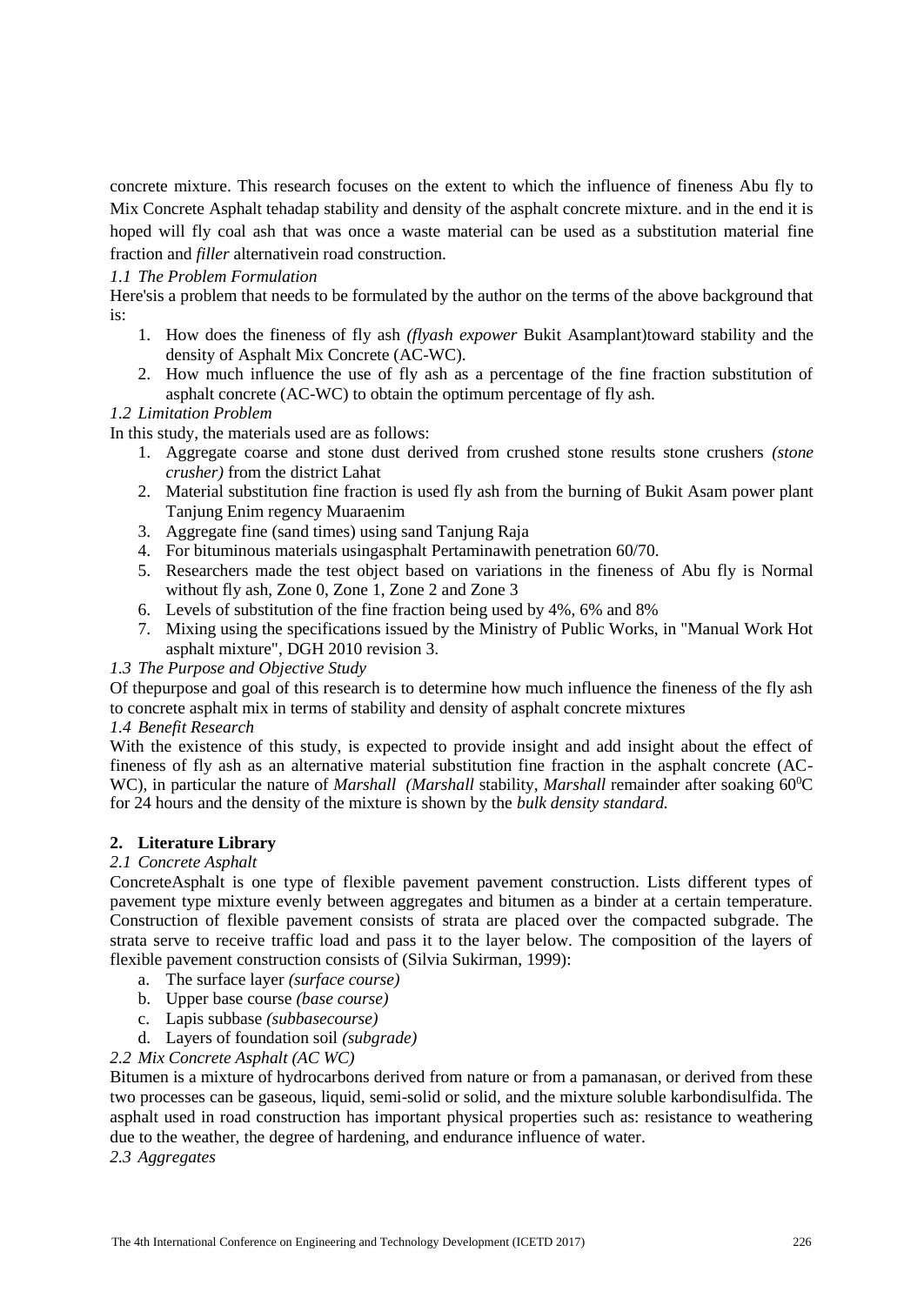Aggregates are particles - particles of mineral grains that are used in combination with various types of adhesives form a mass of concrete or as a road base material. Quarry aggregates qualities produced, depending on the type of asphalt assistance. There are 3 types of rocks are igneous origin, an igneous rock formed from cooling magma frozen liquid. Coarse grained igneous rock formed from molten magma that solidifies slowly. Such fine grained igneous rock formed by cooling faster and layered. Sedimentary rock formed from mineral deposits and sediment compaction chemically and seabed. Some types ofrocks *sedimentary* with a composition contained: limestone *(calciumcarbonate)* dolomite *(calciumcarbonate and magnesium* carbonate) flakes of clay *(clay), sandstone (Quartyz)* gysum *(calcium sulphate),*

Aggregates are used in the manufacture of asphalt concrete, generally have requirements on its properties include: set of items*(gradation)*resistance to friction / eternity *(soundness),* purity and cleanliness *(Cleanliness)* internal friction and the nature of a surface*(surfacetexture),* while groupbased aggregates will be more specific according to its kind whether coarse aggregate, fine or *filler* physical properties and mechanical aggregates and their relation to the performance of a mix including aggregate coarse aggregate coarse is aggregate with grain size more of the sieve no.  $8 (=$ 2.36 mm). Agregat rough for asphalt concrete. Fine aggregate is aggregate with a finer grain size of sieve No. 8 (2.36 mm) of fine aggregate for asphalt concrete.

## *2.4 Fillers*

stone dust*(stonedust)* and filler added must be dry and free of lumps and when tested by filtering according to SNI 03-4142-1996 must contain ingredients that pass the filter 200 (75 *micron)*not less than 75% of which escapes sieve No. 30 (600 micron)

#### *2.5 Definition Abu Fly (Fly Ash)*

According to SNI 03-6414-2002 defines pengertianabu coal fly is the result of coal combustion waste in furnaces of steam power plants in the form of smooth, round and are pozolanik. is a material that has a grain size that is smooth, grayish and derived from the combustion fly ash batubara.Pada core containing chemical elements include silica (SiO2), alumina (Al2O 3),ferrous oxide (Fe2O3)and calcium oxide (CaO), also mengandungunsur other extras that magnesium oxide (MgO), titanium oxide (TiO2),alkaline (Na2 O and K2O), sulfur trioxide (SO3),phosphorus oxide (P2O5)and Carbon (Anonymous, 2008). The use of coal fly ash as a substitute for the fine fraction and *Filler* replacement Abu Cement coal fly (Ex Bukit Asam power plant Tanjung Enim - SUMSEL). Abu coal fly an inorganic material from coal combustion and is formed of mineral material changes due to the combustion process. In the combustion of coal in power plants which are formed two types of ash coal fly ash (fly ash) and bottom ash (bottom ash). Particles of ash carried by the flue gas called coal fly ash, while the remaining ash and removed from the bottom of the furnace is called bottom ash. Partly molten ash bottom ash called slag (slag). Coal fly ash to be used in this research is coal fly ash waste from the power plant Tanjung Enim -Sumsel Bukit Asam. Intake of coal fly ash is done in one location, namely making Hopper. Hopper is a coneshaped building that serves to accommodate the fly ash coal (size of particles is rather subtle) captured by means of Electrostatic Presipirator before input into the shelter of coal fly ash. In this study were reviewed and analyzed is the issue fineness fraction of coal fly ash by dividing the fineness into

a. Zone 0

(Z0) of the original fly ash material taken from Bukit Asam power plant in dilkakukan Without separation with blowers.

b. Zone 1

fly ash material taken from a distance of 50cm from the separator Blower

c. Zone 2

Abu terbang material taken from a distance of 200 cm from the separator blowers d. Zone 3

fly ash material taken from a distance of 350 cm from the separator Blower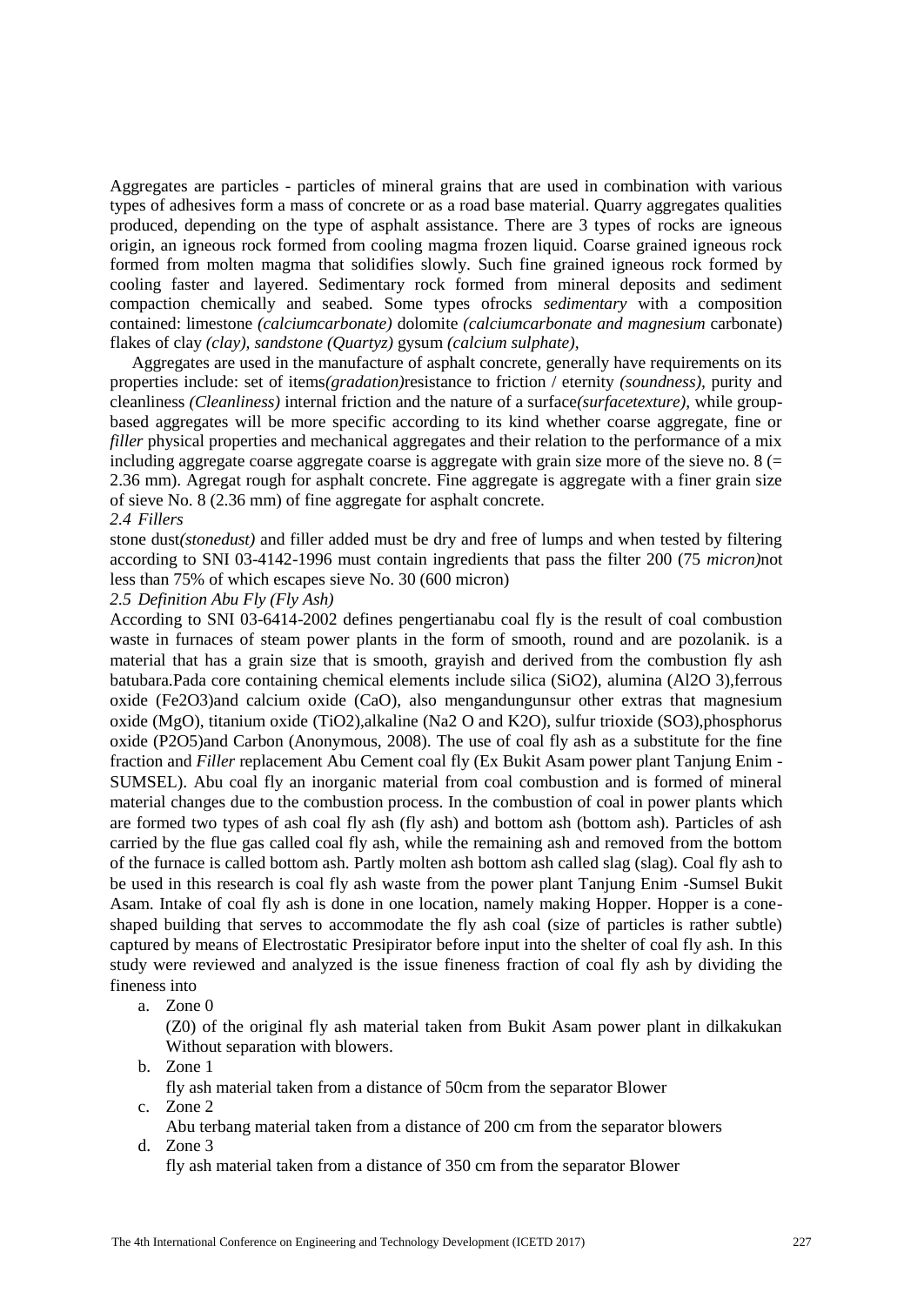### **3. Research Methods**

The method used in this study are experimental methods that do the testing laboratory Road Implementing Agency (BBPJN) V National South Sumatra and Asphalt Laboratory PT.Sumber Sarana Utama Research Sites this study begins with an examination of the characteristics of the material burning coal ash waste from Bukit Asam power plant. Personality characteristics of some samples of the materials will be decisive parameter in the object properties testing Briquettes Test Asphalt AC-WC to be carried out at the Laboratory Testing Laboratory Road Implementing Agency (BBPJN) V South Sumatra and Asphalt Laboratory PT.Sumber Sarana Utama Enim and filtering by means of filter fineness (Eden and Ishak Yunus, 2015).

SET-UP SCREENING FLY ASH



Bak Control Materials and Equipment Materials used in this study include:

- 1. Abu fly from waste incineration coal power plantBukit Asam
- 2. flyAbu done separator apparatus and is divided into four zones based on the fineness of the fly ash each zone 0, zona1
- 3. agr EGAT smoothfrom Tanjung Raja
- 4. Coarse aggregateorigin Lahat
- 5. hard asphalt Pen 60/70
- The tools used in this study include:
- a. Sieve sieve 25 mm, 19 mm, 9.5 mm, 4.75 mm, 2.36 mm, 1, 18 mm, No. 30, No. 50, No. 100
- b. Tools filter fineness of fly ash (Modified result of previous studies, (Paradise and Ishak yunus, 2015)
- c. Oven, which is used to dry the sample in the examination of materials materials that will be used in the concrete mix.
- d. Scales, to determine the weight of the material
	- material preparation of Asphalt
- e. measuring cup to measure water volume, density and examine the levels Lumpursand
- f. test machine press *Marshall* with a capacity of 22.2 KN (= 5000 lbf) and *flowmeter*
- g. Tools to make asphalt samples include: Mold (mold) and automatic pounder
- h. Oven, used to dry the sample in the inspection of the materials to be used in asphalt mixtures
- i. Water Bath (Bath marinade asphalt)
- *3.1 research Procedure*

research procedure is divided into three main stages partially follows:

examination of the Properties of fly ash material that will be in use in this study was taken from the location Power Plant Tanjung acid hills From the above filtering material will be in for menjai 4 Zones each ma sing Zone 0 (Code F1 = no filtering), Zone 1 (F2), Zone 2 (F3) and Zone 3 (F4). In preparation of the specimen, there are some things that need to be considered include:

- a. The number of test specimens were prepared.
- b. Preparation of aggregate to be used.
- c. Determination of mixing and compaction temperatures.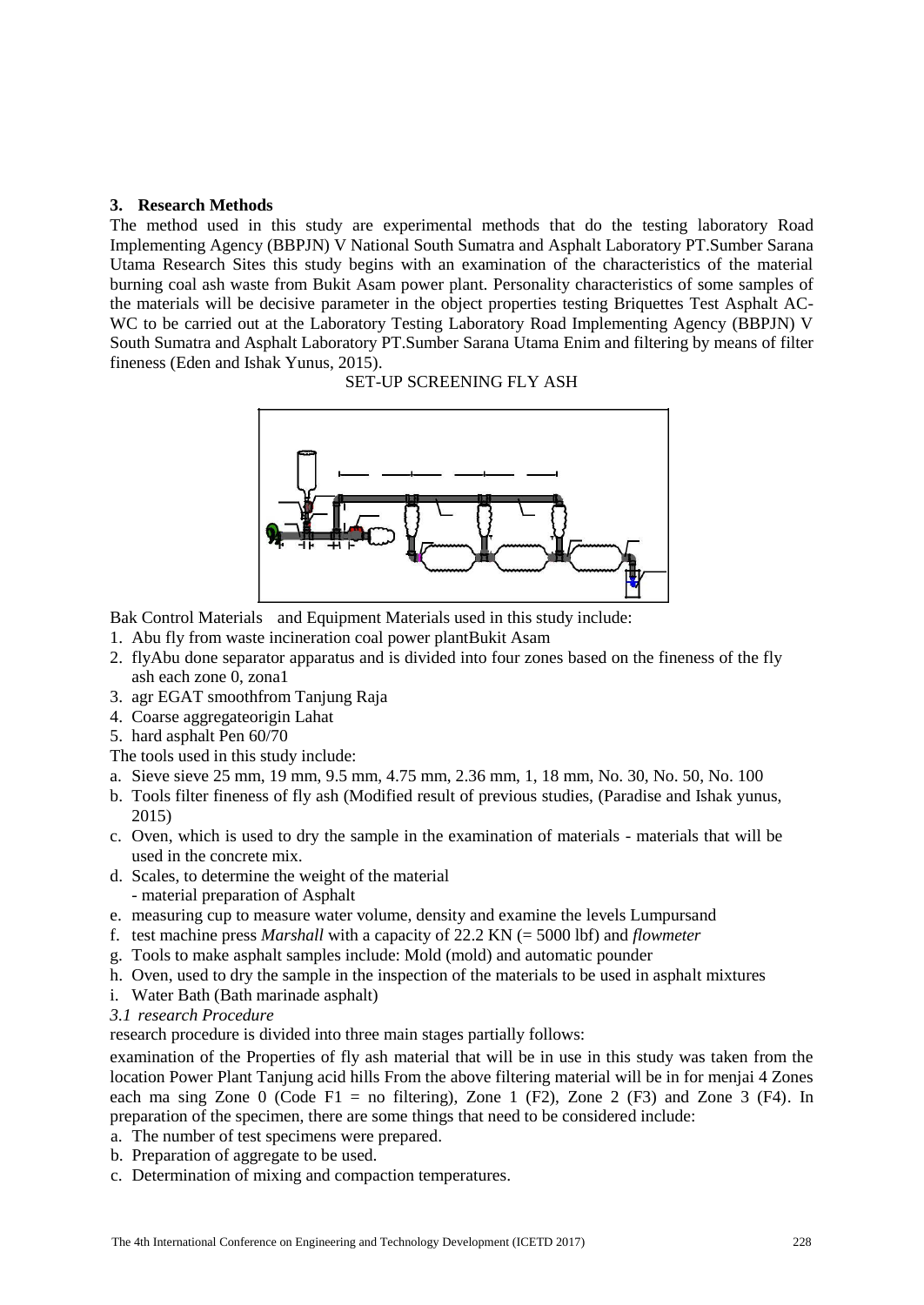- d. Preparation of asphalt with fly ash
- e. compaction test specimen.
- f. Preparations for thetest. *Marshall*



Table 1. The number of samples (briquette) which will be made

| Smoothness    | Percentage of | Total     | TOTAL   |
|---------------|---------------|-----------|---------|
| Flyash        | Filler        | Specimens | (fruit) |
| <b>NORMAL</b> | 0%            |           |         |
| F1            | 4%            |           |         |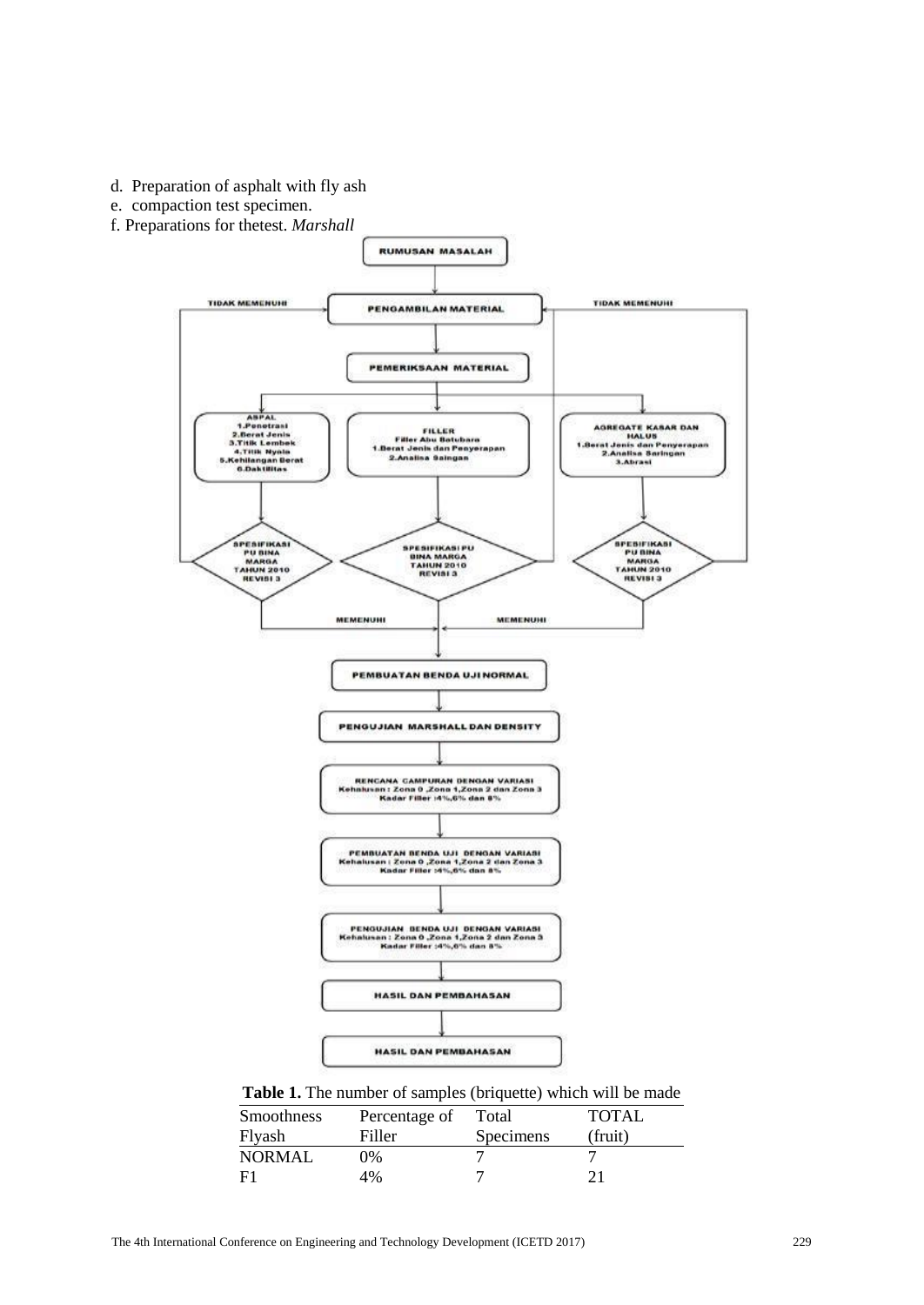|                | 6% | 7 |    |
|----------------|----|---|----|
| (zone 0)       |    |   |    |
|                | 8% | 7 |    |
| F2             | 4% | 7 | 21 |
|                | 6% | 7 |    |
| (zone 1)       |    |   |    |
|                | 8% | 7 |    |
| F <sub>3</sub> | 4% | 7 | 21 |
|                | 6% | 7 |    |
| (zone 2)       |    |   |    |
|                | 8% | 7 |    |
| F <sub>4</sub> | 4% | 7 | 21 |
|                | 6% | 7 |    |
| (zone 3)       |    |   |    |
|                | 8% | 7 |    |
|                |    |   |    |

Based on the objectives and the formulation of the problem of this research, the test results will be the value of the parameter mix asphalt concrete, while the parameters to be analyzed are:

- Density Mix Asphalt concrete for the tests performed with two (2) types of collisions is by Density Standard (75 x 2 collisions)
- Marshall Stability

Stability is the ability pavement receives the traffic load without changing its form remains (permanent deformation) like waves, grooves *(rutting),*and mengalamibleeding. Value dipengaroleh cohesion stability of asphalt, bitumen content, friction *(internal*friction),the nature of the interlocking *(interlocking)* of the particles - particles aggregate, shape and surface texture as well as the aggregate,to limit the specification of Public Works Highways 2010 Revision 3 value ofStability *Marshall* is a minimum of 800kg

### **4. Results and Discussion**

In this chapter will discuss the results of testing of the building blocks of Asphalt Concrete AC-WC, the process of making objects Test (briquette) and Marshall tests carried out at the testing laboratory of the National Road Implementing Agency PT.Sumber asphalt V and laboratory Sarana Utama .In this study using a mixture experiment gradation*(cold*bin) :

- 1. From the test results 60/70 PEN bitumen material can be concluded that the value of penetration in the test at a temperature of  $25 \degree$  C, 100 g, 5 seconds; 0.1 mm penetration values obtained 64.34 means that the value meets the specifications are 60-79. intests in the softening point to the value of 50.4 ° C meets the existing requirements that the value of 48- 58 ° C, testing ductility values in the can is equal to the minimum limit set 140cm is 100cm, the specific gravity test results obtained amounted to 1.063 penguijan meet the value of the specification that is at least  $1 \text{ kg } / \text{ cm}^3$ , a weight-premises testing sedangan TFOT test (Thin Film Over test) the value of the difference between the value before and after heating penetration is an average value of 0.3%, according to SNI 06-2440- 2011 is the max value of 0.8% to meet the specification value.
- 2. Nilai gravity specific average is equal to 2,539, gravity specific dry surface saturated 2584, apparent specific gravity 2,659 with aggregate absorption of 1,772% to meet specifications PU Highways 2010 Revision 3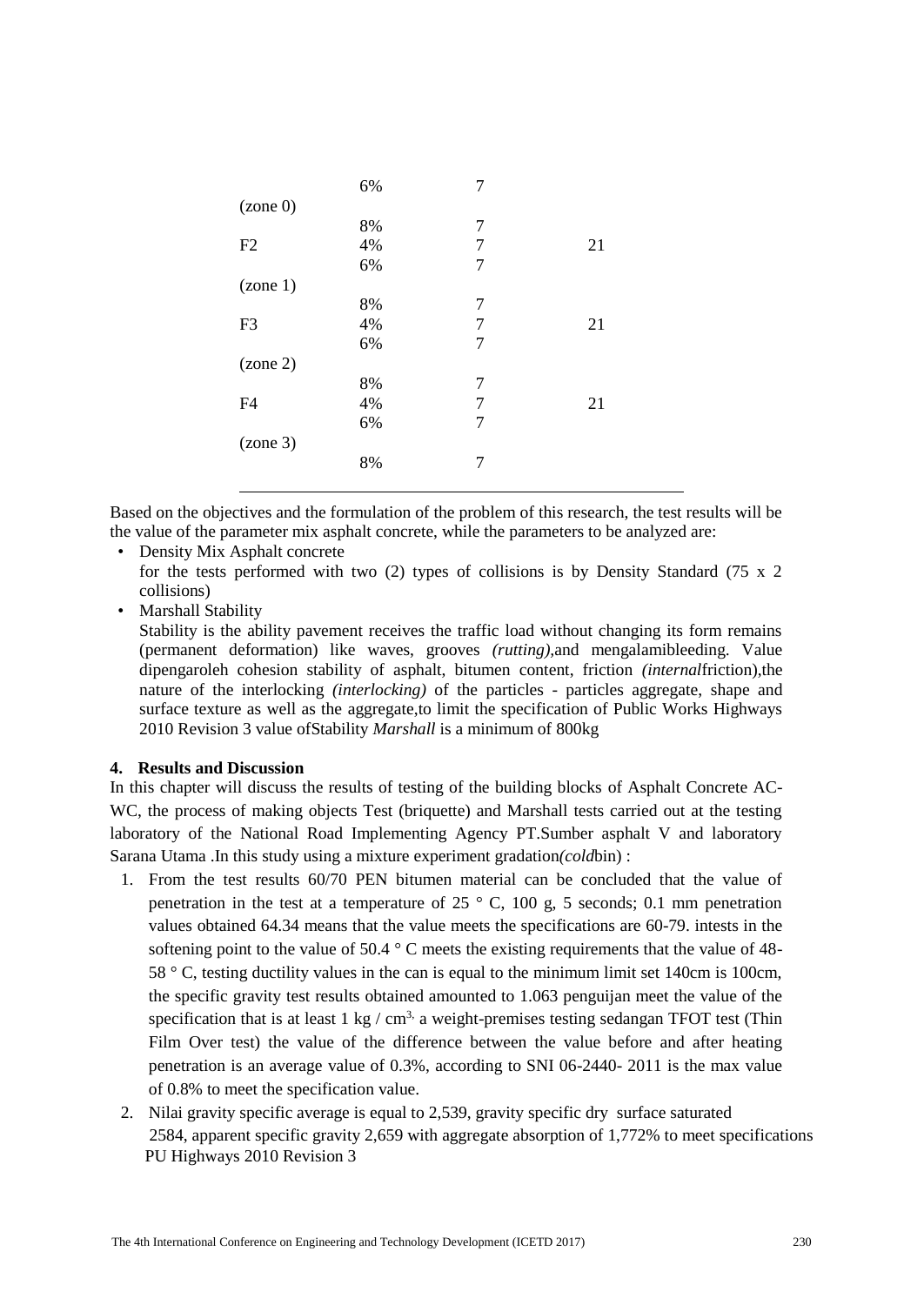3. Density obtained at 2:50 and meet the minimum specifications, value of saturated surface dry density and apparent specific gravity is 2,564 and 2,672, while the value of absorption was 2.575% this result meets specifications.

*4.1 Mixed Design AC-WC*

From the test results are agregte coarse material, fine aggregate, stone dust, fly ash and hard asphalt komposis comparison can be concluded as follows:

- A. A mixture 1.Komposisi AC-WC for the objects of the specimen following AC-WC Normal results campuaran asphalt composition calculation analysis Ac-wc as follows: composition of asphalt mixture AC-WC Normal From the results of calculations for a specimen in the Normal AC-wc can mix asphalt composition of Ac-wc as follows: 1/1 of 47.00% stone, stone dust amounting to 37.60%, the sand at 7:52%, Filler by 1.88% and Optimum bitumen content of 6%.
- B. Mixed 2.Komposisi AC-WC for one specimen with fly ash substitution Zone 0. 4% .Here campuaran asphalt composition analysis results Ac-wc as follows: Composition of Asphalt AC-WC mixture of fly ash as much as 4% Zone 0, From the calculation for one specimen ACwc with stone dust Zone 0 as much as 4% in the composition of the asphalt mixture can Acwc as follows: 1/1 stone by 47.00%, amounting to 35.48% of stone dust, sand for 7:52%, fly ash at 4:00% and Optimum asphalt content by 6:00%.
- C. Mixed 3.Komposisi AC-WC for one specimen with fly ash substitution Zone 0. 6%, following the results of the analysis of the composition of Ac-wc campuaran asphalt as follows: Composition of Asphalt AC-WC mixture of fly ash Zone 0 as much as 6%, Composition of Asphalt Mixture AC-WC Zone 0 the fly ash as much as 6% in the composition of the asphalt mixture can Ac-wc as follows: 1/1 stone by 47.00%, amounting to 33.48% of stone dust, sand for 7:52%, fly ash at 6:00% and Optimum bitumen content of 6:00%.
- D. Mixed 4.Komposisi AC-WC for one specimen with fly ash substitution Zone 0 of 8%, following the results of the analysis of the composition of the asphalt campuaran Ac -Wc as follows: Composition of Asphalt AC-WC mixture of fly ash Zone 0 for 8%, From the calculation for one specimen composition asphalt AC-WC mixture of fly ash Zone 0 for 8% as follows: 1/1 stone by 47.00%, amounting to 31.48% of stone dust, sand for 7:52%, fly ash at 8:00% and Optimum bitumen content amounted 6:00 %.
- E. Mixed 5.Komposisi AC-WC for one specimen with fly ash substitution Zone 1 by 4%, following the results of the analysis of the composition of the asphalt campuaran Ac -Wc as follows: Composition of Asphalt AC-WC mixture of fly ash Zone 1 as much as 4%, From the calculation to the test object asphalt AC-WC mixture of fly ash Zone 1 as much as 4% AC-wc as follows: 1/1 stone by 47.00%, amounting to 35.48% of stone dust, sand for 7:52%, fly ash at 4:00% and Optimum bitumen content at 6:00%.
- F. Mixed 6.Komposisi AC-WC for one specimen with fly ash substitution Zone 1 at 6%, following the results of the analysis of the composition of the asphalt campuaran Ac -Wc as follows: Composition of Asphalt AC-WC mixture of fly ash Zone 1 6% From the calculation for an asphalt mixture specimen conditioned fly ash WC Zone 1 as much as 6% as follows: 1/1 stone by 47.00%, amounting to 33.48% of stone dust, sand for 7:52%, fly ash at 6:00% and Optimum bitumen content for 6:00%.
- G. Mixed 7.Komposisi AC-WC for one specimen with fly ash substitution Zone 1 by 8%, following the results of the analysis of the composition of Ac-wc campuaran asphalt as follows: Composition of Asphalt AC-WC mixture of fly ash Zone 1 as much as 8% From the calculation for an asphalt mixture specimen conditioned fly ash WC Zone 1 as much as 8% as follows: 1/1 stone by 47.00%, amounting to 31.48% of stone dust, sand for 7:52%, fly ash at 8:00% and Optimum bitumen content for 6:00%.
- H. Mixed 8.Komposisi AC-WC for one specimen with fly ash substitution Zone 2 by 4%, following the results of the analysis of the composition of the asphalt campuaran Ac -Wc as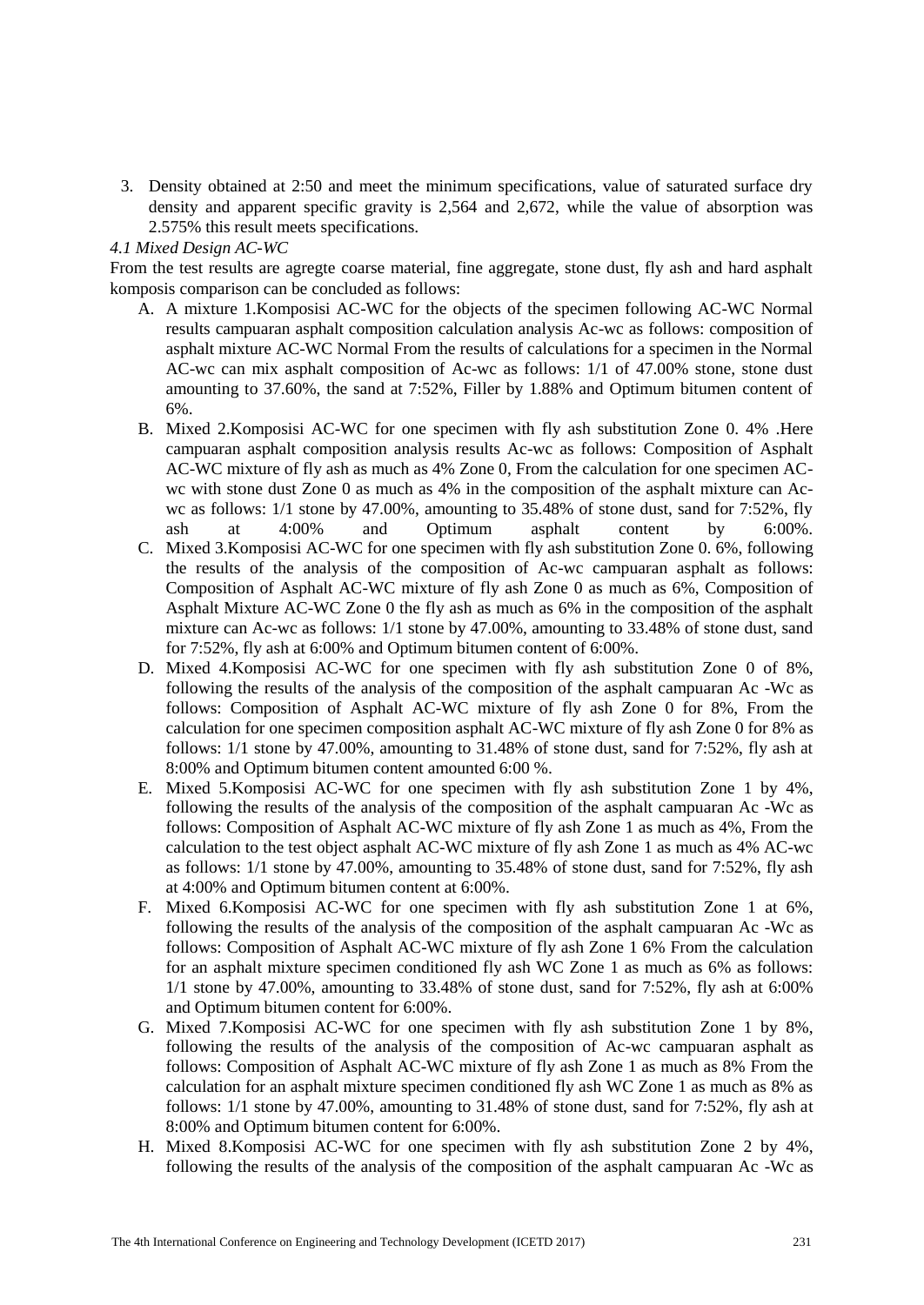follows: Composition of Asphalt AC-WC mixture of fly ash in Zone 2 by 4% .From the calculation results to the test object asphalt AC-WC mixture of fly ash in Zone 2 by 4% ACwc as follows: 1/1 stone by 47.00%, amounting to 35.48% of stone dust, sand for 7:52%, fly ash at 4:00% and Optimum bitumen content at 6:00%.

- I. Mixed 9.Komposisi AC-WC for one specimen with fly ash substitution Zone 2 by 6%, following the results of the analysis of the composition of the asphalt campuaran Ac-wc following composition Asphalt AC-WC mixture of fly ash as much as 6% in Zone 2, The calculation for an asphalt mixture specimen conditioned fly ash WC Zone 2 as much as 6% as follows: 1/1 stone by 47.00%, amounting to 33.48% of stone dust, sand for 7:52%, fly ash at 6:00% and Optimum bitumen content for 6:00%.
- J. Composition of Mixed AC-WC for one specimen with fly ash substitution Zone 2 by 8%, following the results of the analysis of the composition of the asphalt campuaran Ac -Wc as follows: Composition of Asphalt AC-WC mixture of fly ash as much as 8% in Zone 2, From the calculation to the test object asphalt AC-WC mixture of fly ash as much as 8% in Zone 2 as follows: 1/1 stone by 47.00%, amounting to 31.48% of stone dust, sand for 7:52%, fly ash at 8:00% and Optimum asphalt content by 6:00%.
- K. The composition of the mixture AC-WC for one specimen with fly ash substitution Zone 3 by 4%, following the results of the analysis of the composition of Ac-wc campuaran asphalt as follows: Composition of Asphalt Mixture AC-WC 3 Zones fly ash as much as 4% From the calculation for an asphalt mixture specimen conditioned fly ash WC Zone 3 by 4% AC-wc as follows: 1/1 stone by 47.00%, amounting to 35.48% of stone dust, sand for 7:52%, fly ash at 4:00% and Optimum bitumen content of 6:00%.
- L. The composition of the mixture AC-WC for one specimen with fly ash substitution Zone 3 by 6%, following the results of the analysis of the composition of the asphalt campuaran Ac -Wc as follows: Composition of Asphalt Mixture AC-WC 3 Zones fly ash as much as 6%, From the calculation for one specimen Mix asphalt AC-WC 3 Zones fly ash as much as 6% as follows: 1/1 stone by 47.00%, amounting to 33.48% of stone dust, sand for 7:52%, fly ash at 6:00% and Optimum asphalt content by 6:00%.
- M. Composition of Mixed AC-WC for one specimen with fly ash substitution Zone 3 by 8%, following the results of the analysis of the composition of the asphalt campuaran Ac -Wc as follows: Composition of Asphalt AC-WC mixture of fly ash Zone 3 by 8%, from the results calculation for a single specimen AC-WC asphalt mixture of fly ash Zone 3 as much as 8% as follows: 1/1 stone by 47.00%, amounting to 31.48% of stone dust, sand for 7:52%, fly ash at 8:00% and Optimum bitumen content amounted 6:00 %.

Analysis Results Test results Mix Asphalt Concrete by properties marshall, Based on the above test result can be analyzed parameters marshall namely:

*4.2 Density Mix Asphalt Concrete*

For the tests performed with two (2) types of collisions is by Density Standard (75 x 2 collision) and the density of Refusal (400 x2 collision) while the test results can jelsakan in the following table:

Comparison of variations in fineness and percentage of fly ash on the Bulk Density Standard (75x2collision)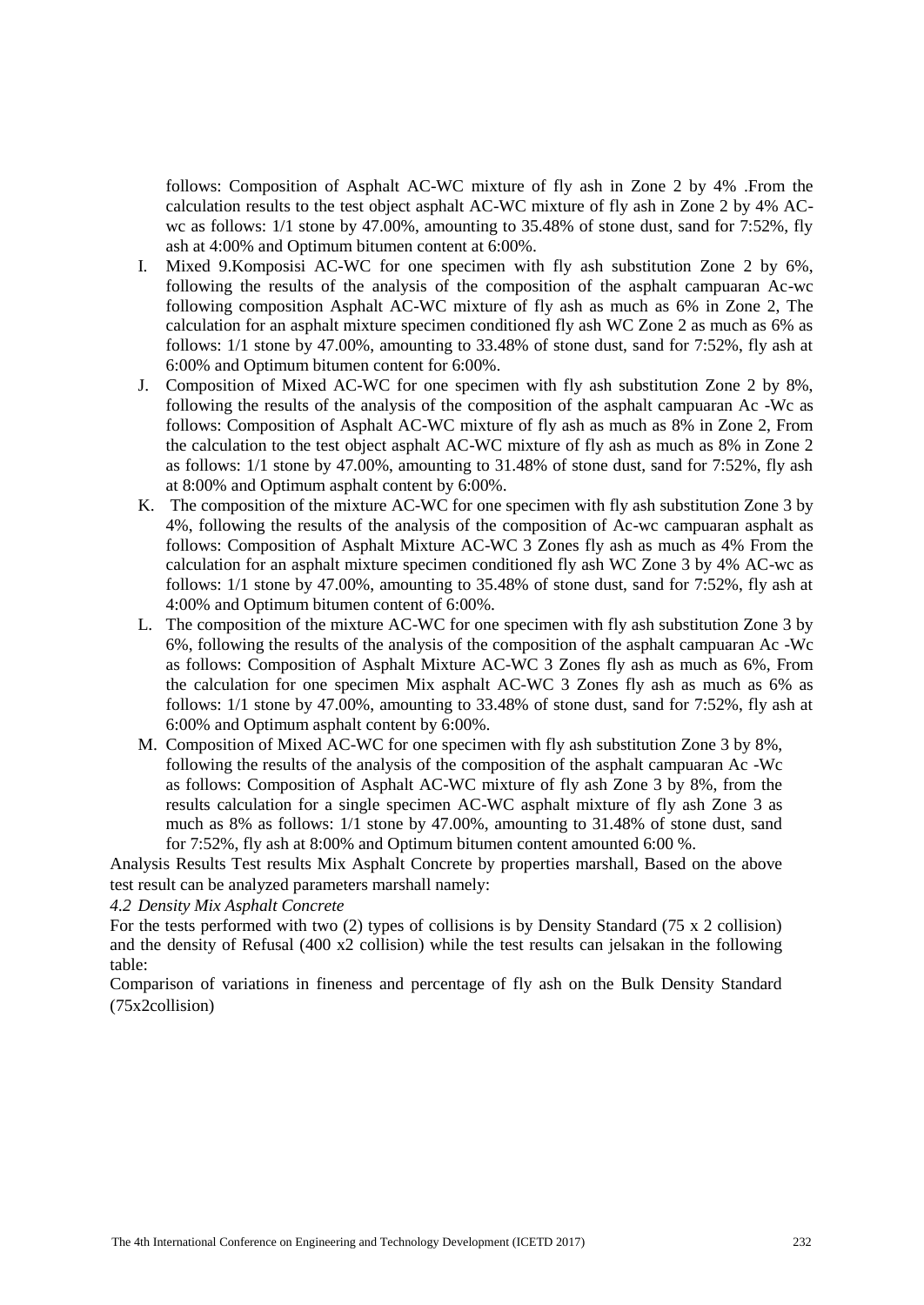

Graph Relations Zone, the percentage of fly ash and the results of Bulk Density Standard. From the table and graph can be concluded ditas Bulk density standard value in the asphalt mixture Ac-normal We is equal to  $2.310 \text{ g}$  / cc, the percentage of fly ash 4 % Bulk density value standard in bandingakan the normal mix has increased every variation of subtlety to the maximum value ie 2,398 g / cc, the percentage of fly ash 6% of the value of bulk density standards in bandingakan on a mixture of normal increase every variation of subtlety to the maximum value is 2.430 g / cc, the percentage of fly ash 8% value Bulk density standards in bandingakan on a mixture of normal increased every variation of subtlety to the maximum value is  $2.410 \frac{9}{5}$  / cc, from 3 chart above kecenduranganya abuterbang each percentage increase of fly ash that is more refined thenbulk density values standardgreater and the greatest value is at a level of 6% in value 2.430gr / cc

*4.3 Marshall Stability*

Stability is the ability pavement receives the traffic load without permanent deformation (permanent deformation) like waves, grooves (rutting), as well as experiencing bleeding. Value stability dipengaroleh cohesion of asphalt, bitumen content, friction (internal friction), the nature of the interlocking (interlocking) of the particles - particles aggregate, shape and surface texture as well as the aggregate, to limit the specification of Public Works Highways 2010 Revision 3 value of Marshall Stability is a minimum of 800kg. From the research results can be seen from the tables and graphs as follows:

Comparison of percentage variation of smoothness and stability of fly ash to marshall  $(Kg)$ .



Zone effect relationship chart,ash percentage fly of the Stability. From the table and graph above we can conclude the value of Marshall Stability in asphalt mixtures Ac-Wc normal amounted to 1026 kg, the percentage of fly ash 4% value Stability Marshal in bandingakan on a mixture of normal increase every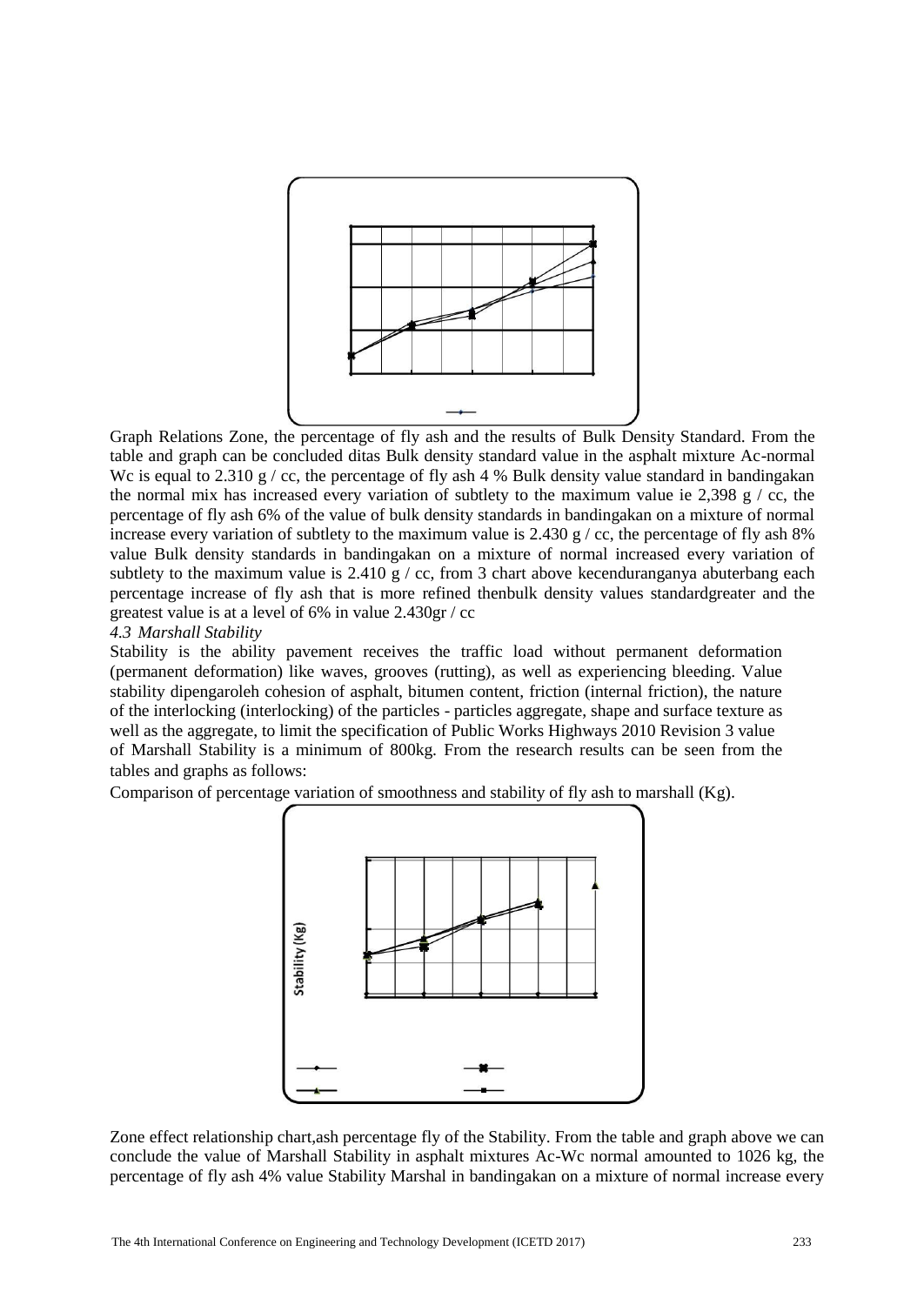variation of subtlety to the maximum value that is 1411kg, the percentage of fly ash 6% of the value of stability marshall in bandingakan on a mixture of normal increase every variation of subtlety to the maximum value is 1435 kg, the percentage of ash each percentage abuterbang kecenduranganya increased fly ash that is more refined then the value stabili the larger bag and value marshal marshall stability in the review of the percentage of fly ash highest at the rate of 6% in value 1.435Kg *4.4 Marshall Stability Time*



Is the value of the ratio between the value of stability marshall marshall stability after soaking at  $60\degree$ C for 24 hours, the this ratio is usually an indicator of the value of peeling asphalt when marshall residual value of more than 90%, then the mixture is safe for the specified design life for the specification limits Highways PU 2010 Revision 3 Marshall Stability value is at least 90%. From the table and graph above we can conclude on the residual value of Marshall Stability Acmix asphalt normal Wc amounted to 90.26%, the percentage of fly ash 4% residual value of Marshall Stability in bandingakan on a mixture of normal increase every variation of subtlety to the maximum value is 94.34%, the percentage of fly ash 6% of the value of stability marshall remainder in bandingakan on a mixture of normal increase every variation of subtlety to the maximum value is 94.99%, the percentage of fly ash 8% value Marshall stability in bandingakan the normal mix has increased every variation of subtlety to the maximum value is 94.56%, from 3 gra fik above each kecenduranganya fly ash percentage increased fly ash that is more refined then marshall residual value greater stability and value marshall stability in the review of the percentage of fly ash highest at the rate of 6% in value 94.99%.

#### **5. Conclusion The results of the analysis Discussion**

From the results of parameter marshall the above it can be concluded that campuaran asphalt concrete using the substitution of fly ash were viewed the effect of variation fineness and percentage of fly ash can be concluded as follows: Based on the investigation and analysis of the characteristics of the mixture of asphalt concrete AC-WC with using the substitution of fly ash based on variations in the fineness and degree of substitution of fly ash coal showed an increase in performance concrete mix asphalt in the state in the properties as follows:

A. Stability

value stability of the mixture in the review of variation fineness tends to increase, the value of stability in a mixture of normal at 1,026 kg then the stability of the value of each variation of the fineness of the zone 0 to a maximum of 1.124kg, the value of maximum stability in zone 1 of 1.245kg, the maximum value of stability in zone 2 of 1.342kg and maximum values of stability in zone 3 of 1,435 kg. Nilai stabilitas campuran ditinjau dari variasi kadar subtitusi abu terbang yaitu pada kadar 4% nilai stabilitas maksimum terjadi pada zona 3 sebesar 1.411kg, kadar 6% nilai stabilitas maksimum terjadi pada zona 3 sebesar 1.435 kg dan kadar 8% nilai stabilitas maksimum terjadi pada zona 3sebesar 1.421kg . dari variasi kadar subtitusi abu terbang terjadi optimum pada kadar 6% zona 3 yaitu sebesar 1.435kg dan pada kadar 8% zona 3 mengalami penurunan menjadi 1.421kg.